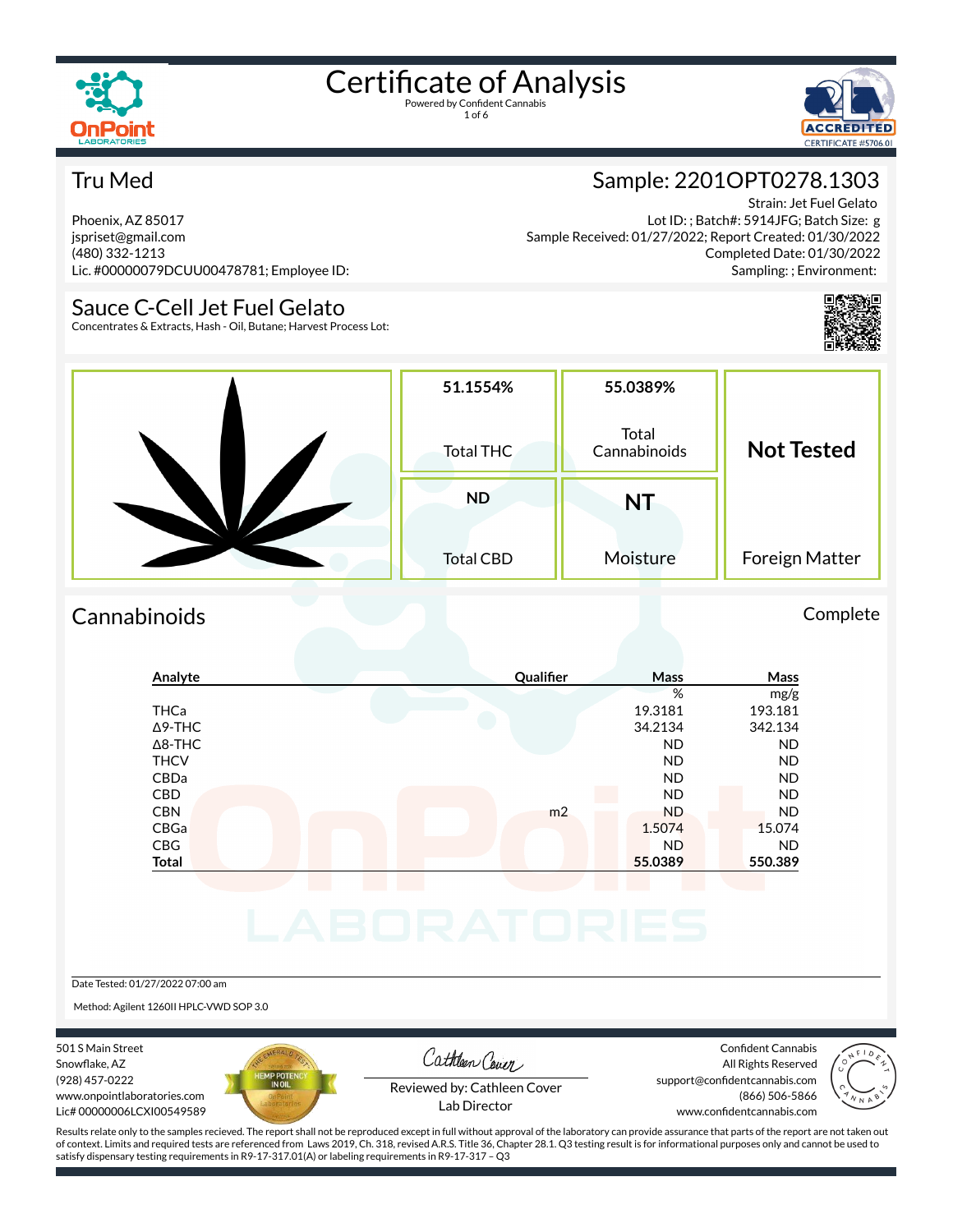

2 of 6



Strain: Jet Fuel Gelato

Completed Date: 01/30/2022 Sampling: ; Environment:

Sample: 2201OPT0278.1303

Sample Received: 01/27/2022; Report Created: 01/30/2022

Lot ID: ; Batch#: 5914JFG; Batch Size: g

#### Tru Med

Phoenix, AZ 85017 jspriset@gmail.com (480) 332-1213 Lic. #00000079DCUU00478781; Employee ID:

#### Sauce C-Cell Jet Fuel Gelato Concentrates & Extracts, Hash - Oil, Butane; Harvest Process Lot:

#### Microbials Pass



| Analyte                                                                                                                                                                                            | Qualifier                   | Limit    | <b>Units</b>                                         | <b>Status</b> |
|----------------------------------------------------------------------------------------------------------------------------------------------------------------------------------------------------|-----------------------------|----------|------------------------------------------------------|---------------|
|                                                                                                                                                                                                    |                             | CFU/g    | CFU/g                                                |               |
| Aspergillus<br>E. Coli                                                                                                                                                                             | Not Detected in 1g          | 100.0000 | <b>ND</b><br><b>ND</b>                               | Pass<br>Pass  |
| Salmonella                                                                                                                                                                                         | Not Detected in 1g          |          | <b>ND</b>                                            | Pass          |
|                                                                                                                                                                                                    |                             |          |                                                      |               |
|                                                                                                                                                                                                    |                             |          |                                                      |               |
|                                                                                                                                                                                                    |                             |          |                                                      |               |
|                                                                                                                                                                                                    |                             |          |                                                      |               |
|                                                                                                                                                                                                    |                             |          |                                                      |               |
|                                                                                                                                                                                                    |                             |          |                                                      |               |
|                                                                                                                                                                                                    |                             |          |                                                      |               |
|                                                                                                                                                                                                    |                             |          |                                                      |               |
|                                                                                                                                                                                                    |                             |          |                                                      |               |
|                                                                                                                                                                                                    |                             |          |                                                      |               |
|                                                                                                                                                                                                    |                             |          |                                                      |               |
|                                                                                                                                                                                                    |                             |          |                                                      |               |
|                                                                                                                                                                                                    |                             |          |                                                      |               |
|                                                                                                                                                                                                    |                             |          |                                                      |               |
|                                                                                                                                                                                                    |                             |          |                                                      |               |
|                                                                                                                                                                                                    |                             |          |                                                      |               |
|                                                                                                                                                                                                    |                             |          |                                                      |               |
|                                                                                                                                                                                                    |                             |          |                                                      |               |
|                                                                                                                                                                                                    | <b>LABORATORIES</b>         |          |                                                      |               |
|                                                                                                                                                                                                    |                             |          |                                                      |               |
|                                                                                                                                                                                                    |                             |          |                                                      |               |
|                                                                                                                                                                                                    |                             |          |                                                      |               |
| Date Tested: 01/27/2022 12:00 am<br>Method: BioRad qPCR                                                                                                                                            |                             |          |                                                      |               |
|                                                                                                                                                                                                    |                             |          |                                                      |               |
| 501 S Main Street                                                                                                                                                                                  | Cathleen Cover              |          | Confident Cannabis                                   |               |
| Snowflake, AZ<br>MICROBIAL 2<br>SALMONELLA<br>(928) 457-0222                                                                                                                                       |                             |          | All Rights Reserved<br>support@confidentcannabis.com |               |
| www.onpointlaboratories.com                                                                                                                                                                        | Reviewed by: Cathleen Cover |          | (866) 506-5866                                       |               |
| Lic#00000006LCXI00549589                                                                                                                                                                           | Lab Director                |          | www.confidentcannabis.com                            |               |
| Results relate only to the samples recieved. The report shall not be reproduced except in full without approval of the laboratory can provide assurance that parts of the report are not taken out |                             |          |                                                      |               |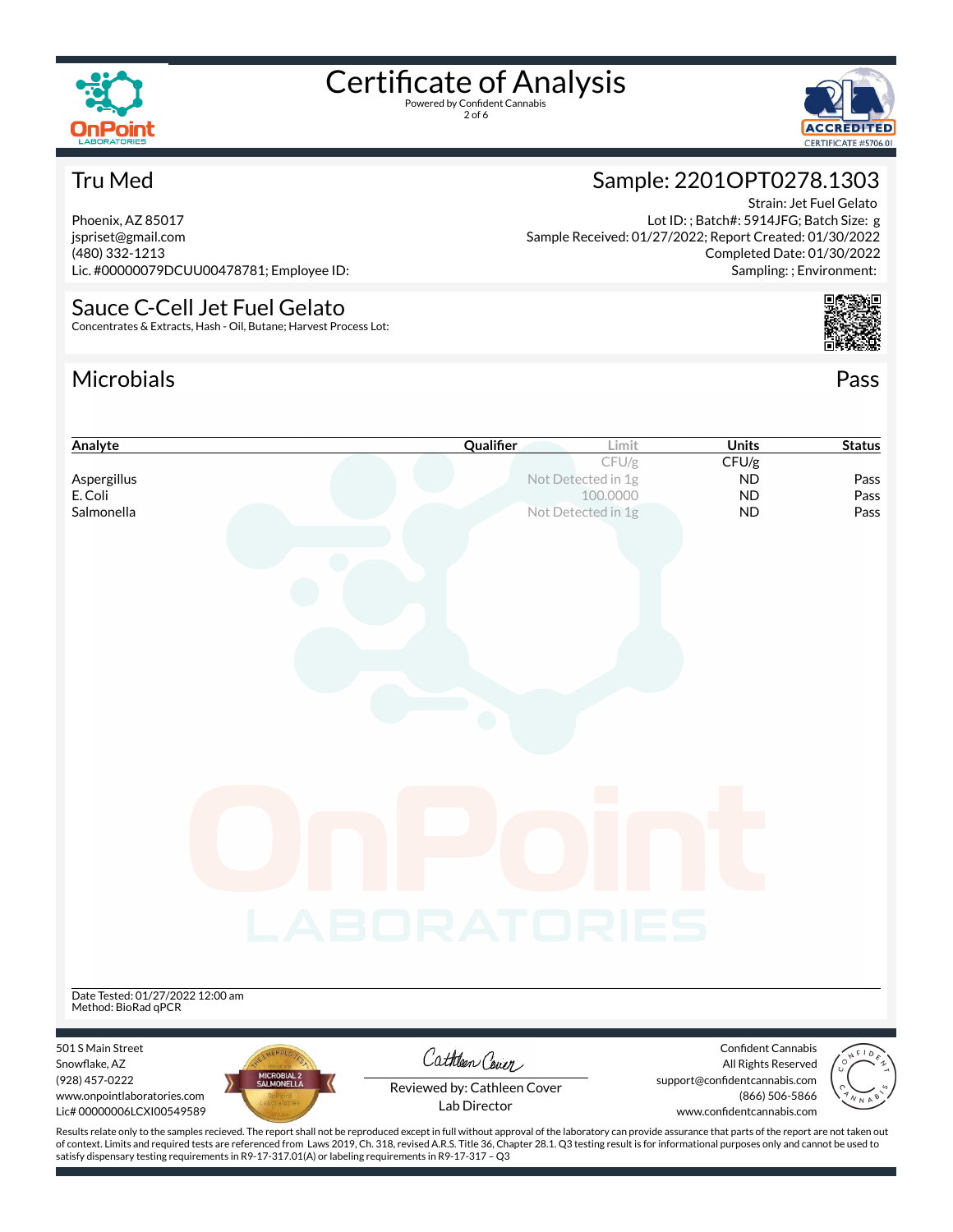

3 of 6



#### Tru Med

Phoenix, AZ 85017 jspriset@gmail.com (480) 332-1213 Lic. #00000079DCUU00478781; Employee ID:

### Sauce C-Cell Jet Fuel Gelato

Concentrates & Extracts, Hash - Oil, Butane; Harvest Process Lot:

### Mycotoxins Pass



Lot ID: ; Batch#: 5914JFG; Batch Size: g Sample Received: 01/27/2022; Report Created: 01/30/2022 Completed Date: 01/30/2022 Sampling: ; Environment:



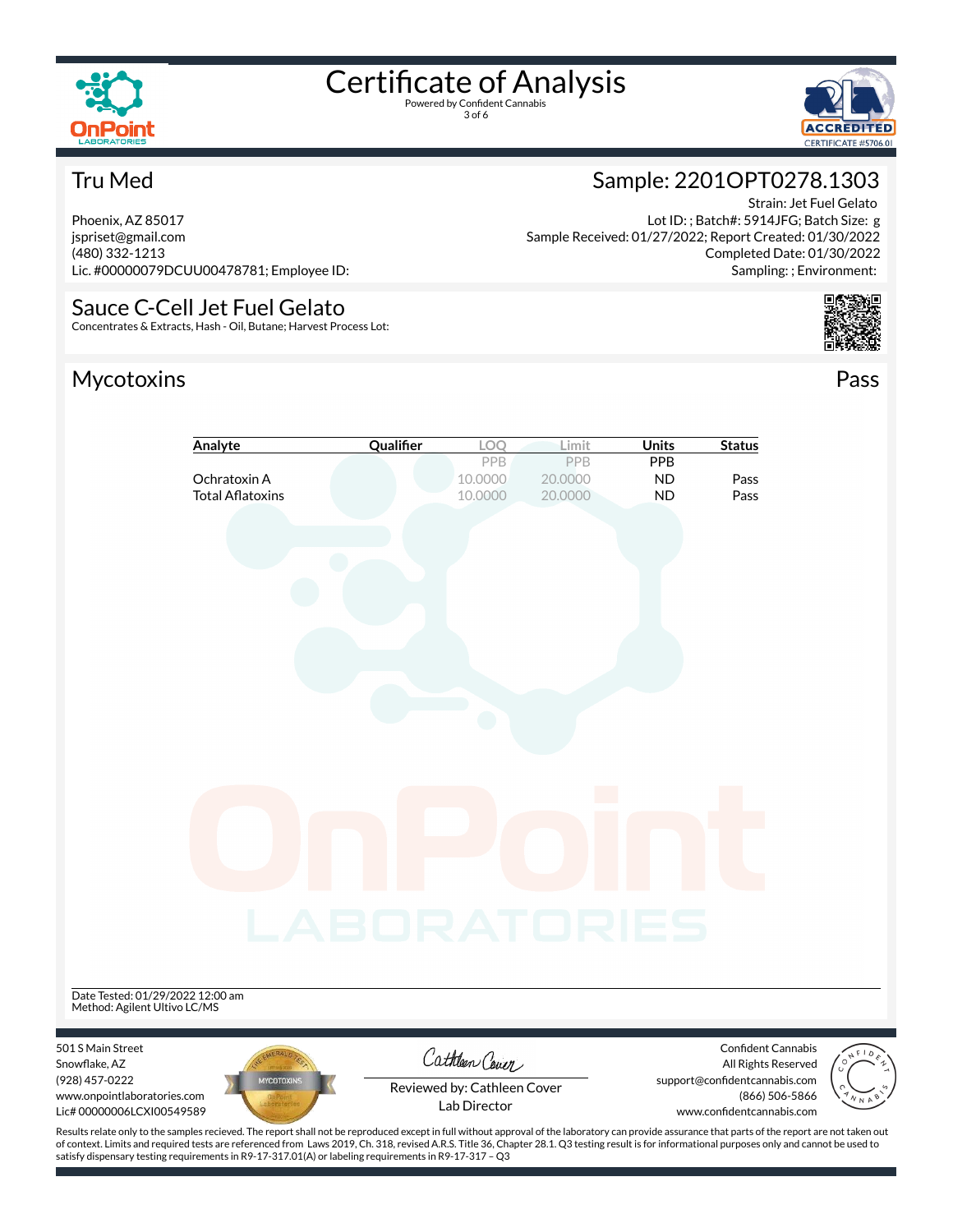

4 of 6



#### Tru Med

Phoenix, AZ 85017 jspriset@gmail.com (480) 332-1213 Lic. #00000079DCUU00478781; Employee ID:

#### Sauce C-Cell Jet Fuel Gelato

Concentrates & Extracts, Hash - Oil, Butane; Harvest Process Lot:

## Heavy Metals **Pass**

#### Sample: 2201OPT0278.1303 Strain: Jet Fuel Gelato

Lot ID: ; Batch#: 5914JFG; Batch Size: g Sample Received: 01/27/2022; Report Created: 01/30/2022 Completed Date: 01/30/2022 Sampling: ; Environment:



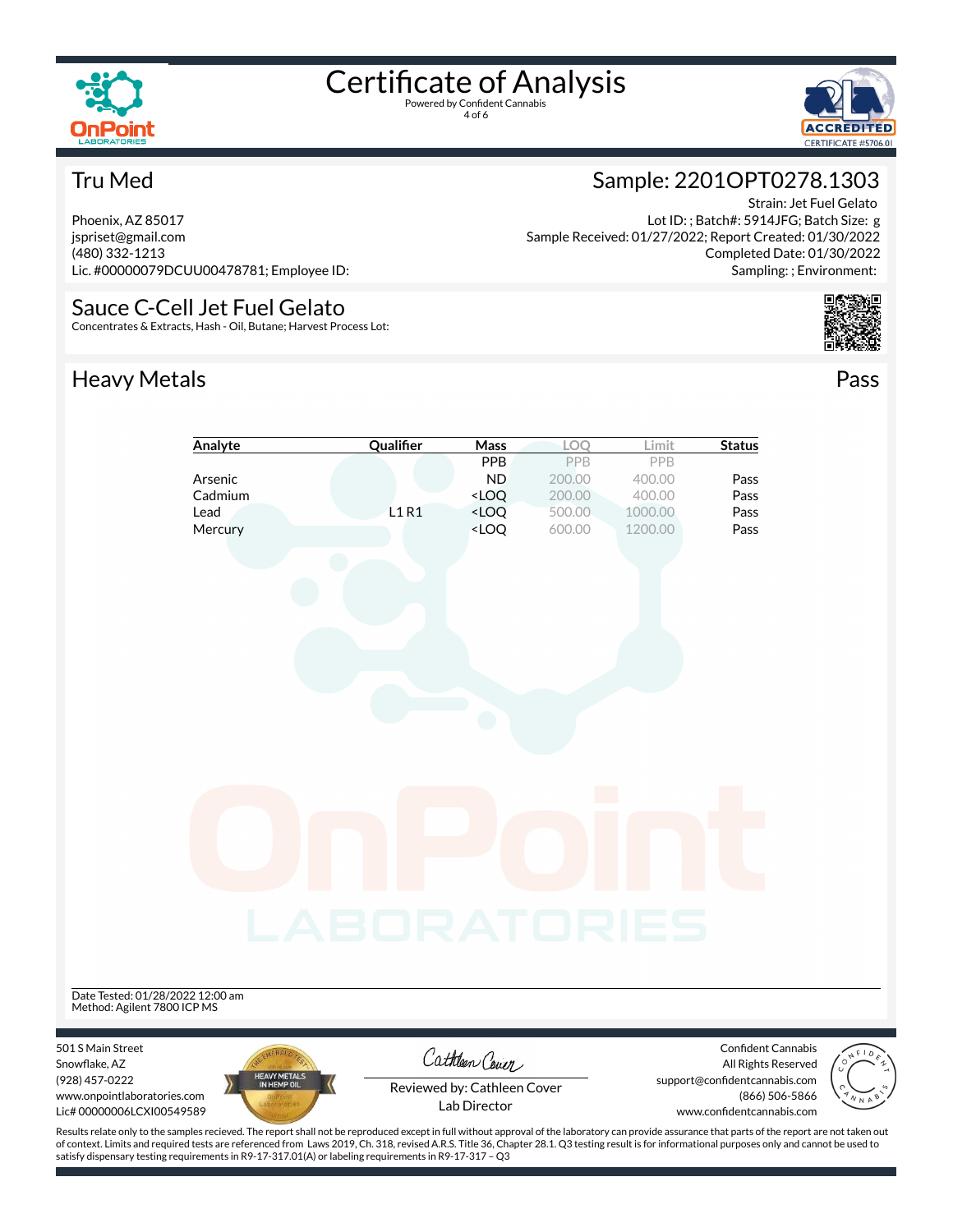



#### Tru Med

Phoenix, AZ 85017 jspriset@gmail.com (480) 332-1213 Lic. #00000079DCUU00478781; Employee ID:

#### Sauce C-Cell Jet Fuel Gelato

Concentrates & Extracts, Hash - Oil, Butane; Harvest Process Lot:

| <b>Pesticides</b>   |                  |            |            |            |               |                        |                |            |            |            | Pass          |
|---------------------|------------------|------------|------------|------------|---------------|------------------------|----------------|------------|------------|------------|---------------|
| Analyte             | <b>Qualifier</b> | <b>LOO</b> | Limit      | Units      | <b>Status</b> | Analyte                | Qualifier      | <b>LOO</b> | Limit      | Units      | <b>Status</b> |
|                     |                  | <b>PPM</b> | <b>PPM</b> | <b>PPM</b> |               |                        |                | <b>PPM</b> | <b>PPM</b> | <b>PPM</b> |               |
| <b>DDVP</b>         |                  | 0.0500     | 0.1000     | <b>ND</b>  | Pass          | Hexythiazox            |                | 0.5000     | 1.0000     | <b>ND</b>  | Pass          |
| Abamectin           |                  | 0.2500     | 0.5000     | <b>ND</b>  | Pass          | Imazalil               |                | 0.1000     | 0.2000     | <b>ND</b>  | Pass          |
| Acephate            |                  | 0.2000     | 0.4000     | <b>ND</b>  | Pass          | Imidacloprid           |                | 0.2000     | 0.4000     | <b>ND</b>  | Pass          |
| Acequinocyl         |                  | 1.0000     | 2.0000     | <b>ND</b>  | Pass          | <b>Kresoxim Methyl</b> |                | 0.2000     | 0.4000     | <b>ND</b>  | Pass          |
| Acetamiprid         |                  | 0.1000     | 0.2000     | <b>ND</b>  | Pass          | Malathion              |                | 0.1000     | 0.2000     | <b>ND</b>  | Pass          |
| Aldicarb            |                  | 0.2000     | 0.4000     | <b>ND</b>  | Pass          | Metalaxyl              |                | 0.1000     | 0.2000     | <b>ND</b>  | Pass          |
| Azoxystrobin        |                  | 0.1000     | 0.2000     | <b>ND</b>  | Pass          | Methiocarb             |                | 0.1000     | 0.2000     | <b>ND</b>  | Pass          |
| Bifenazate          |                  | 0.1000     | 0.2000     | <b>ND</b>  | Pass          | Methomyl               |                | 0.2000     | 0.4000     | <b>ND</b>  | Pass          |
| <b>Bifenthrin</b>   |                  | 0.1000     | 0.2000     | <b>ND</b>  | Pass          | Myclobutanil           |                | 0.1000     | 0.2000     | <b>ND</b>  | Pass          |
| <b>Boscalid</b>     |                  | 0.2000     | 0.4000     | <b>ND</b>  | Pass          | Naled                  |                | 0.2500     | 0.5000     | <b>ND</b>  | Pass          |
| Carbaryl            |                  | 0.1000     | 0.2000     | <b>ND</b>  | Pass          | Oxamvl                 |                | 0.5000     | 1.0000     | <b>ND</b>  | Pass          |
| Carbofuran          |                  | 0.1000     | 0.2000     | <b>ND</b>  | Pass          | Paclobutrazol          |                | 0.2000     | 0.4000     | <b>ND</b>  | Pass          |
| Chlorantraniliprole |                  | 0.1000     | 0.2000     | <b>ND</b>  | Pass          | Permethrins            |                | 0.1000     | 0.2000     | <b>ND</b>  | Pass          |
| Chlorfenapyr        |                  | 0.5000     | 1.0000     | <b>ND</b>  | Pass          | Phosmet                |                | 0.1000     | 0.2000     | <b>ND</b>  | Pass          |
| Chlorpyrifos        |                  | 0.1000     | 0.2000     | <b>ND</b>  | Pass          | Piperonyl Butoxide     |                | 1.0000     | 2.0000     | <b>ND</b>  | Pass          |
| Clofentezine        |                  | 0.1000     | 0.2000     | <b>ND</b>  | Pass          | Prallethrin            |                | 0.1000     | 0.2000     | <b>ND</b>  | Pass          |
| Cyfluthrin          |                  | 0.5000     | 1.0000     | <b>ND</b>  | Pass          | Propiconazole          |                | 0.2000     | 0.4000     | <b>ND</b>  | Pass          |
| Cypermethrin        |                  | 0.5000     | 1.0000     | <b>ND</b>  | Pass          | Propoxur               |                | 0.1000     | 0.2000     | <b>ND</b>  | Pass          |
| Daminozide          |                  | 0.5000     | 1.0000     | <b>ND</b>  | Pass          | Pyrethrins             |                | 0.5000     | 1.0000     | <b>ND</b>  | Pass          |
| Diazinon            |                  | 0.1000     | 0.2000     | <b>ND</b>  | Pass          | Pyridaben              |                | 0.1000     | 0.2000     | <b>ND</b>  | Pass          |
| Dimethoate          |                  | 0.1000     | 0.2000     | <b>ND</b>  | Pass          | Spinosad               |                | 0.1000     | 0.2000     | <b>ND</b>  | Pass          |
| Ethoprophos         |                  | 0.1000     | 0.2000     | <b>ND</b>  | Pass          | Spiromesifen           |                | 0.1000     | 0.2000     | <b>ND</b>  | Pass          |
| Etofenprox          |                  | 0.2000     | 0.4000     | <b>ND</b>  | Pass          | Spirotetramat          |                | 0.1000     | 0.2000     | <b>ND</b>  | Pass          |
| Etoxazole           |                  | 0.1000     | 0.2000     | <b>ND</b>  | Pass          | Spiroxamine            |                | 0.2000     | 0.4000     | <b>ND</b>  | Pass          |
| Fenoxycarb          |                  | 0.1000     | 0.2000     | <b>ND</b>  | Pass          | Tebuconazole           | V <sub>1</sub> | 0.2000     | 0.4000     | <b>ND</b>  | Pass          |
| Fenpyroximate       |                  | 0.2000     | 0.4000     | <b>ND</b>  | Pass          | Thiacloprid            |                | 0.1000     | 0.2000     | <b>ND</b>  | Pass          |
| Fipronil            |                  | 0.2000     | 0.4000     | <b>ND</b>  | Pass          | Thiamethoxam           |                | 0.1000     | 0.2000     | <b>ND</b>  | Pass          |
| Flonicamid          |                  | 0.5000     | 1.0000     | <b>ND</b>  | Pass          | Trifloxystrobin        |                | 0.1000     | 0.2000     | <b>ND</b>  | Pass          |
| Fludioxonil         |                  | 0.2000     | 0.4000     | <b>ND</b>  | Pass          |                        |                |            |            |            |               |



Date Tested: 01/29/2022 12:00 am Method: Agilent Ultivo LC/MS

501 S Main Street Snowflake, AZ (928) 457-0222 www.onpointlaboratories.com Lic# 00000006LCXI00549589



Cathleen Cover

Confident Cannabis All Rights Reserved support@confidentcannabis.com (866) 506-5866



Reviewed by: Cathleen Cover Lab Director

www.confidentcannabis.com

Results relate only to the samples recieved. The report shall not be reproduced except in full without approval of the laboratory can provide assurance that parts of the report are not taken out of context. Limits and required tests are referenced from Laws 2019, Ch. 318, revised A.R.S. Title 36, Chapter 28.1. Q3 testing result is for informational purposes only and cannot be used to satisfy dispensary testing requirements in R9-17-317.01(A) or labeling requirements in R9-17-317 – Q3

#### Sample: 2201OPT0278.1303

Strain: Jet Fuel Gelato Lot ID: ; Batch#: 5914JFG; Batch Size: g Sample Received: 01/27/2022; Report Created: 01/30/2022 Completed Date: 01/30/2022 Sampling: ; Environment: